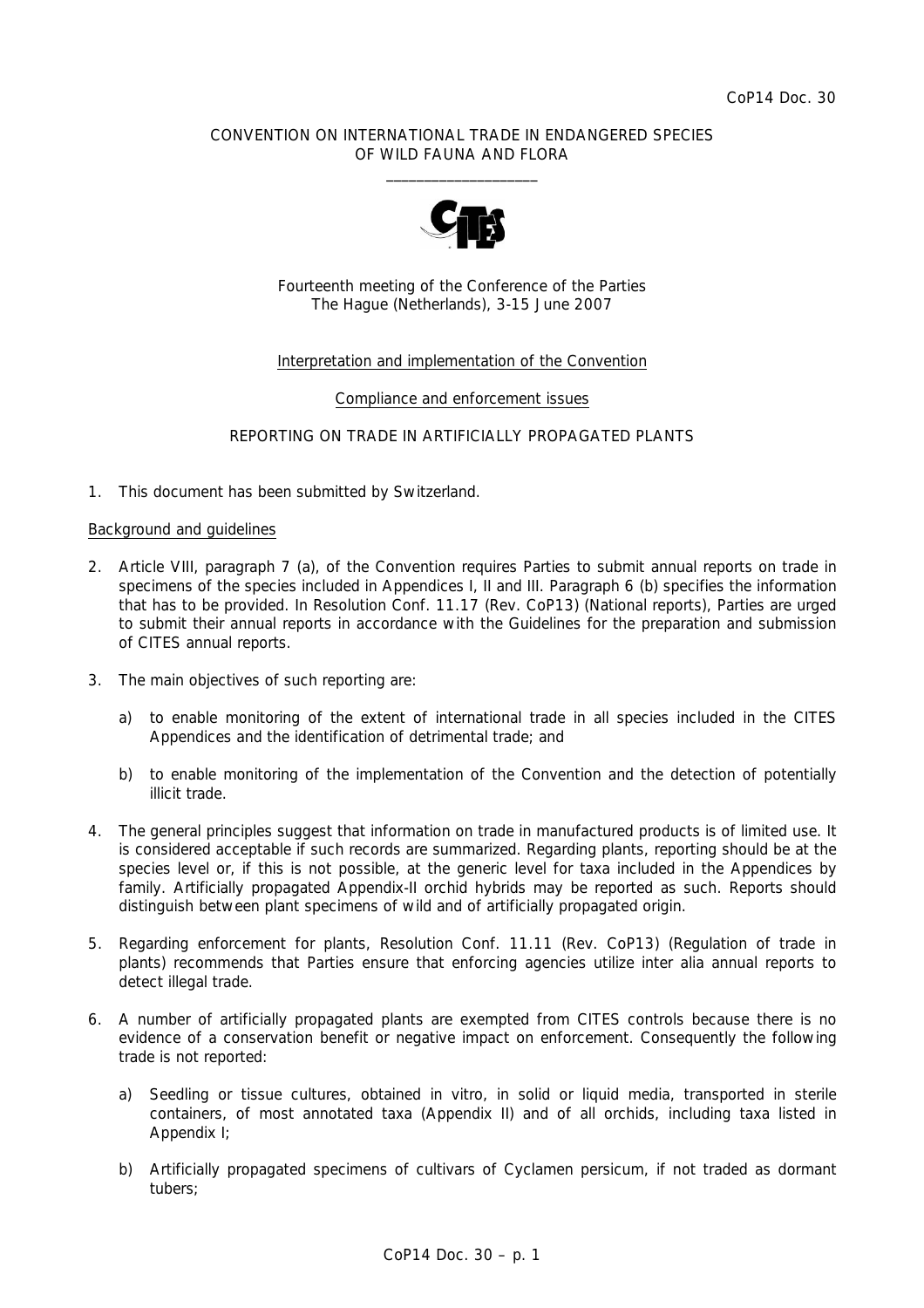- c) Artificially propagated specimens of cultivars of *Euphorbia trigona*, artificially propagated specimens of crested, fan-shaped or colour mutants of *Euphorbia lactea*, when grafted on artificially propagated root stock of *Euphorbia neriifolia*, and artificially propagated specimens of cultivars of *Euphorbia* 'Milii' when they are traded in shipments of 100 or more plants and readily recognizable as artificially propagated specimens;
- d) Certain cultivars and mutants of Cactaceae<sup>1</sup>;
	- e) Artificially propagated specimens of hybrids of the genera *Cymbidium, Dendrobium, Phalaenopsis* and *Vanda* under certain circumstances; and
	- f) Certain *Taxus* spp., if traded as whole artificially propagated plants in pots or other small containers, if accompanied by a label or document stating the name of the taxon or taxa and the text 'artificially propagated';
- 7. Decision 13.90 (Reporting requirements) directs the Secretariat to identify ways to reduce the reporting burden on Parties by analysing possibilities for harmonization and technical improvements.

#### Rationale

- 8. Trade in various plant taxa has shifted away from wild-collected specimens and today consists to an overwhelming proportion of artificially propagated specimens, often even improved for cultivation purposes by selection or altered by hybridization, and mass-produced on an industrial scale through the application of modern techniques (meristemming).
- 9. Regardless of this development, reporting by Parties (in annual reports) continues to include such trade in artificially propagated specimens. Considerable resources have to be allocated to this reporting. This raises the urgent question of effectiveness of such activity, i.e. benefit to the conservation of wild flora. Analysis of the current situation seems appropriate and ways to reduce the reporting burden on Parties by streamlining and focusing reporting on species with conservation needs, wherever possible, should be discussed.

#### Draft decisions

10. The following draft decisions in the Annex are therefore submitted for discussion and adoption.

*1 Artificially propagated specimens of the following hybrids and/or cultivars are not subject to the provisions of the Convention:* 

- *Schlumbergera x buckleyi*
- *Schlumbergera russelliana x Schlumbergera truncata*
- – *Schlumbergera orssichiana x Schlumbergera truncata*
- *Schlumbergera opuntioides x Schlumbergera truncata*
- *Schlumbergera truncata (cultivars)*
- *Cactaceae spp colour mutants lacking chlorophyll, grafted on teh following grafting stocks: Harrisia 'Jusbertii', Hylocereus trigonus or Hylocereus undatus*
- – *Opuntia microdasys (cultivars).*

<sup>–</sup> *Hatiora x graeseri*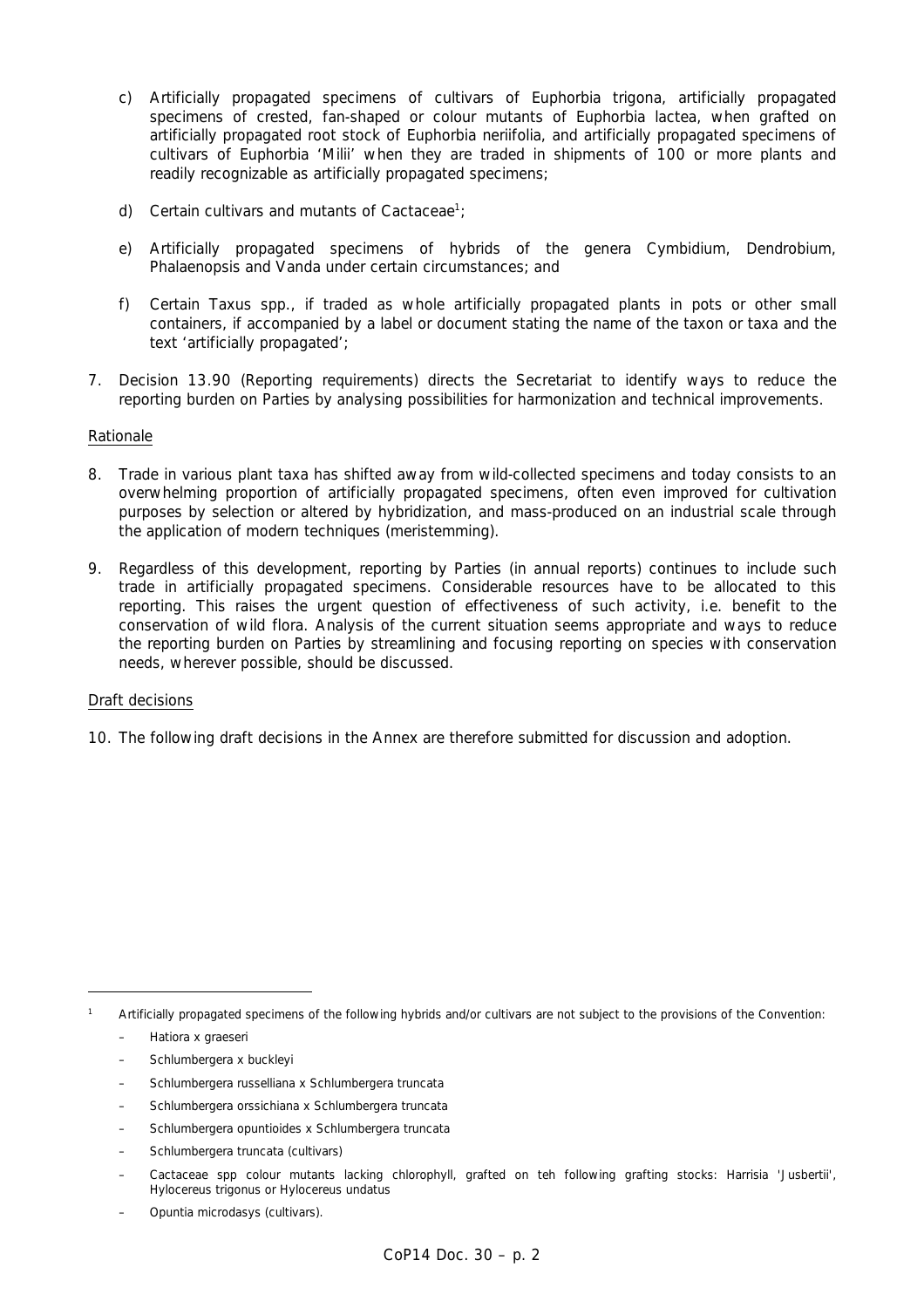# COMMENTS FROM THE SECRETARIAT

- A. The Secretariat questions whether an investigation of the completeness or usefulness of data relating to trade in artificially propagated plants would be beneficial. Such data are only included in the CITES trade database if they are provided in a suitable electronic format, which means that a significant amount of data was not included for many years. Parties moreover have an obligation under the Convention to report on their trade in artificially propagated plants, regardless of the usefulness of such data.
- B. The Secretariat therefore does not support the draft decisions but suggests that it might be instructed to report to the Standing Committee on ways in which data on trade in artificially propagated plants could be summarized. Any cost implications arising from the Secretariat's support to the Standing Committee have already been included in the costed programme of work.